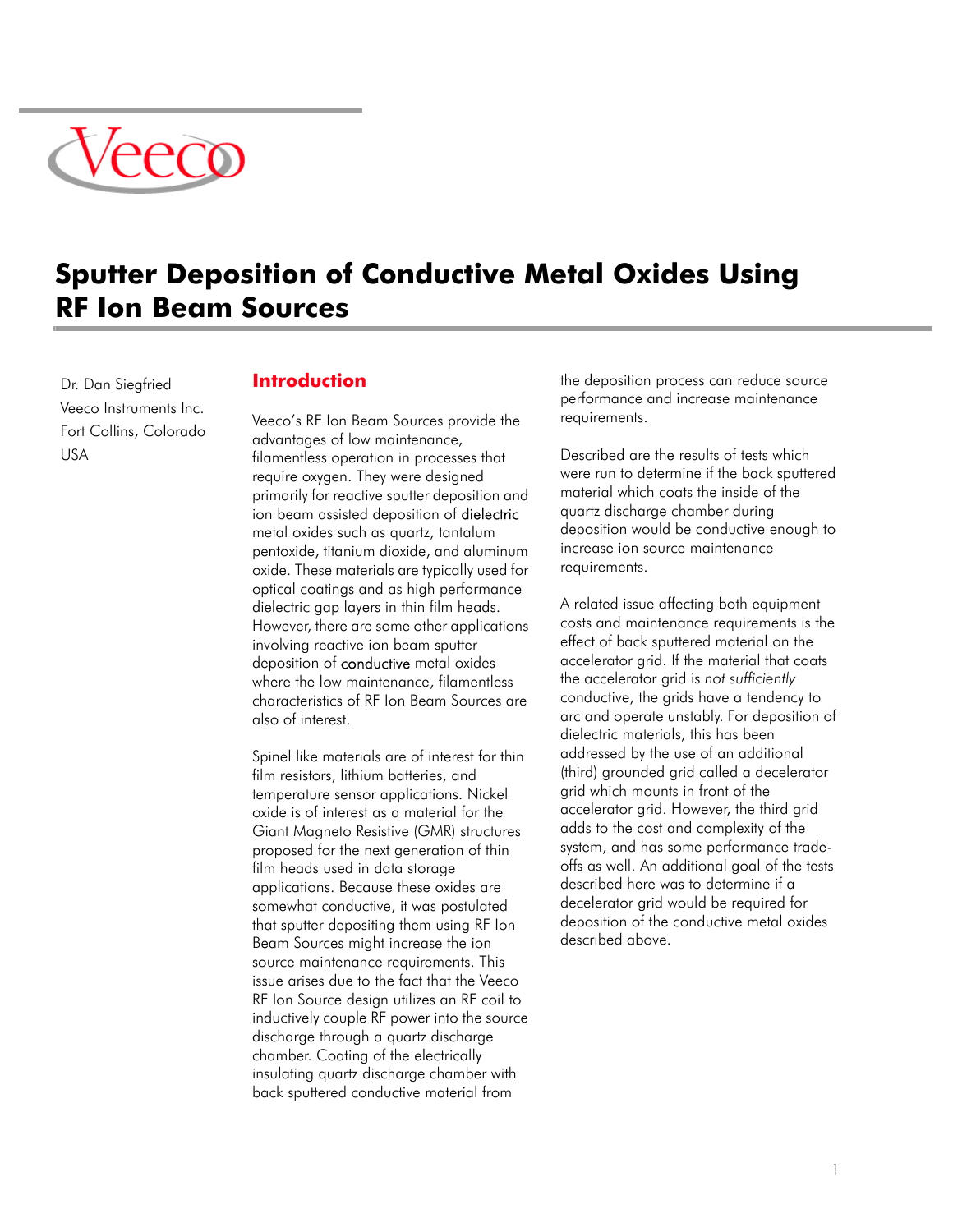Accelerated sputter deposition tests were conducted for both a spinel compound and for nickel oxide. Due to the availability of equipment at the time of the test, two different size ion sources and slightly different test setups were used for the two materials. The tests and corresponding results for each material are described below.

**Spinel Deposition Test**

This test was conducted in a Veeco VPS-200 baseplate vacuum system with a 10" (25 cm) CTI cryo-pump and a 20" (50 cm) diameter vertical bell jar. The ion source was mounted on a top plate with the beam directed vertically down on to a horizontally mounted spinel target. In order to accelerate the test, the grid to target spacing was kept very short, 6" (15 cm), and the beam was at normal incidence to the target. This configuration resulted in a high back sputter rate and a shorter required test.

Deposition conditions including pumping speed, total pressure and oxygen partial pressure were comparable to those used in a Veeco HDG-200 automated deposition system to produce high quality films for an infrared detector application. The ion source used for the test was a 12 cm RF source with a two grid, convergent dished molybdenum grid assembly. Oxygen was supplied into the vacuum chamber as a background gas at a flow rate of 30 SCCM resulting in an oxygen partial pressure of approximately  $2 \times 10^{-4}$  Torr. The source was operated for 117 hours at a 150 mA/ 1500 V beam condition.

## **Nickel Oxide Deposition Test**

This test was conducted in a Veeco SDG-100 Dual Ion Beam Deposition System. This system has a 30" H x 28" W (76 cm H x 71 cm W) box chamber with a Balzers TPH 2200 (10"/ 25 cm) turbo pump. The 6 cm RF source used for deposition was mounted on the chamber door with its beam directed horizontally against a nickel target mounted in a vertical plane. In order to accelerate the test, the grid to target spacing was kept very short, 4" (10 cm), and the beam was at normal incidence to the target. This configuration resulted in a high back sputter rate and a shorter test than would have been required for the normal target distance, 10" (25 cm), used in this system.

The 6 cm RF source used for the test had a two grid, convergent dished molybdenum grid assembly. It was operated for 100 hours at a 100 mA/ 1000 V beam condition. The RF Ion Source and Plasma Bridge Neutralizer were operated on argon. Oxygen was supplied into the vacuum chamber as a background gas at a flow rate of 10.5 SCCM resulting in an oxygen partial pressure of approximately  $1 \times 10^{-4}$  Torr.

**Results** 

The results of the spinel and nickel oxide deposition tests were qualitatively similar.

In both cases, the quartz discharge chamber and accelerator grid were both heavily coated with back sputtered material. The resistance of the spinel material coating the inside of the 12 cm RF discharge chamber ranged from 0.7 to 3.0 MΩ depending on the location of the measurement. The resistance of the spinel material coating the downstream side of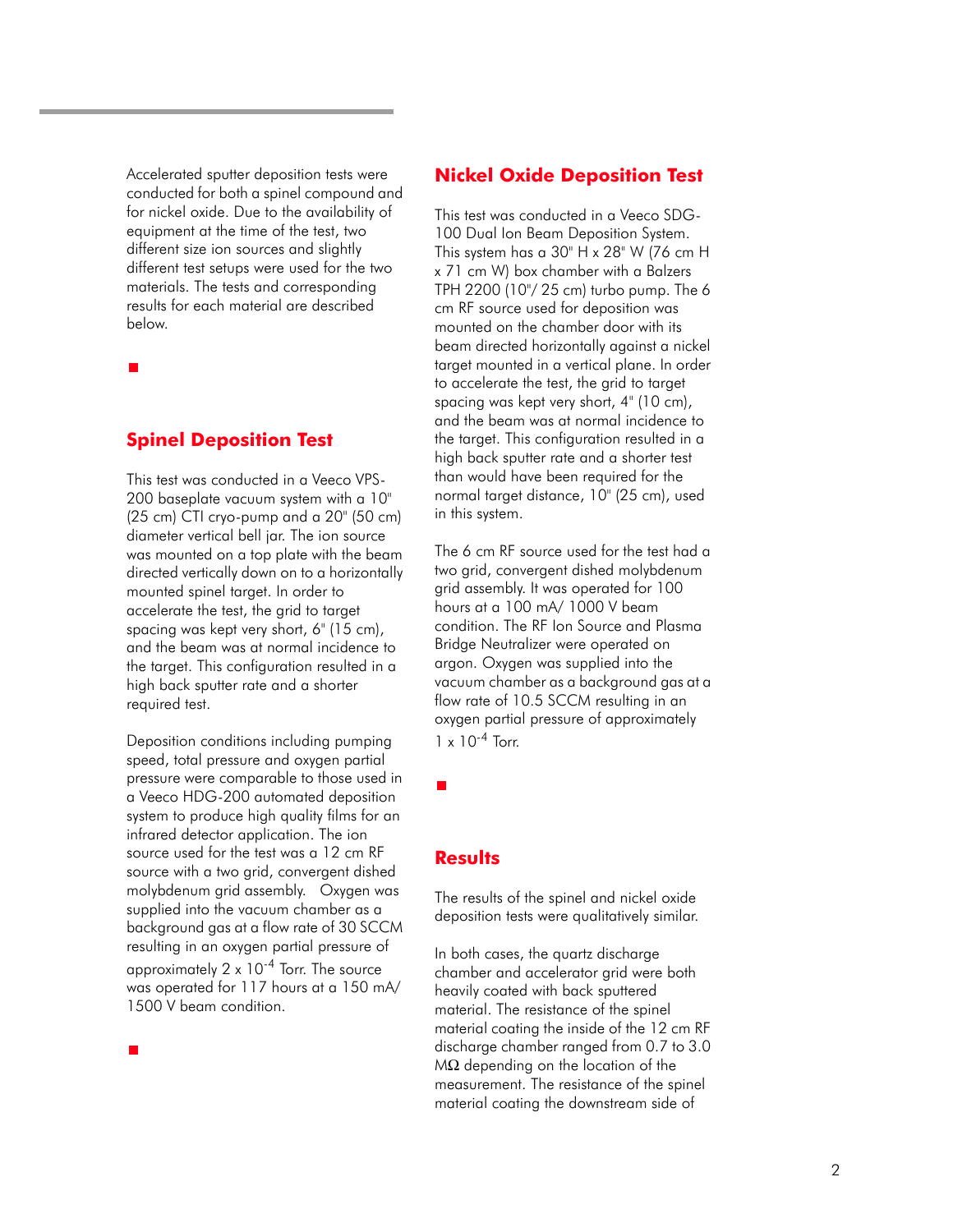the 12 cm grids was 100 -150 k $\Omega$ . The resistance of the nickel oxide material coating the inside of the 6 cm RF discharge chamber ranged from 13 to 18  $M\Omega$ depending on the location of the measurement. The nickel oxide material coating the downstream side of the 6 cm accelerator grid ranged in resistance from a few hundred kilohms to a few megohms and was approximately 0.005" (0.13 mm) thick.

The 12 cm RF ion source showed no apparent degradation in discharge performance and no tendency for grid arcing during the spinel deposition test. RF power requirements at a given beam current are a good measure of discharge efficiency. The RF power increased by only 4% over the course of the spinel test and most of that change occurred during the first couple of hours. This is a good indication that the back sputtered spinel material did not impede the coupling of RF power into the discharge.

In the case of the nickel oxide test, the RF power gradually increased by about 25% over the 100 hour test. However, this increase in power was not due to a reduction in RF coupling efficiency from the nickel oxide coating of the discharge chamber. Rather, it was due to a reduction in the physical open area of the grid holes due to the large volume of back sputtered material. At the completion of the 100 hour test, the back sputtered material was removed by abrasive bead blasting and the 6 cm RF discharge power returned to the same value as at the beginning of the test. Recall that by the end of this test the coating on the downstream side of the accelerator was 0.005" thick. This relatively rapid build up of back sputtered material was due to the very close coupled geometry used for this accelerated test. For typical deposition system geometries, this build up of material on the grids would take place over a much longer time period. [Note that the target distance for the nickel oxide test 4" (10 cm) was significantly shorter even

than that used for the spinel test 10" (25 cm). Also the 6 cm grids used for the nickel oxide test are relatively more sensitive to coating of the grid holes since they have smaller screen grid holes than the 12 cm grids; 0.038"(0.97 mm) verses 0.081" (2.06 mm).]

As with the 12 cm grids used for the spinel test, the 6 cm two grid accelerator system used in the nickel oxide test showed no tendency to arc even though the back sputtered nickel oxide material was found to be relatively insulating.

## **Conclusions**

The results of this test clearly demonstrate that Veeco RF Ion Beam Sources with two grid accelerator systems are a good match for deposition of **conductive** metal oxides such as the spinel and nickel oxide materials used in these tests. It is fortunate, although not totally unexpected, that the material which coated the inside of the discharge chambers was sufficiently insulating as to not cause discharge performance degradation while the material which coated the accelerator grid was sufficiently conductive as to not cause any grid arcing problems.

The tests did show that the material which coats the grids tends to be highly stressed and readily flakes off when the system is vented to atmosphere. This suggests that the ion source should be oriented such that the grid planes are vertical (i.e., with the beam horizontal) in order to minimize the tendency for grid flakes to fall between the grids and cause shorts. Such a source orientation is a standard design configuration for most ion beam deposition systems but would be particularly important for a system designed to deposit these conductive metal oxides.